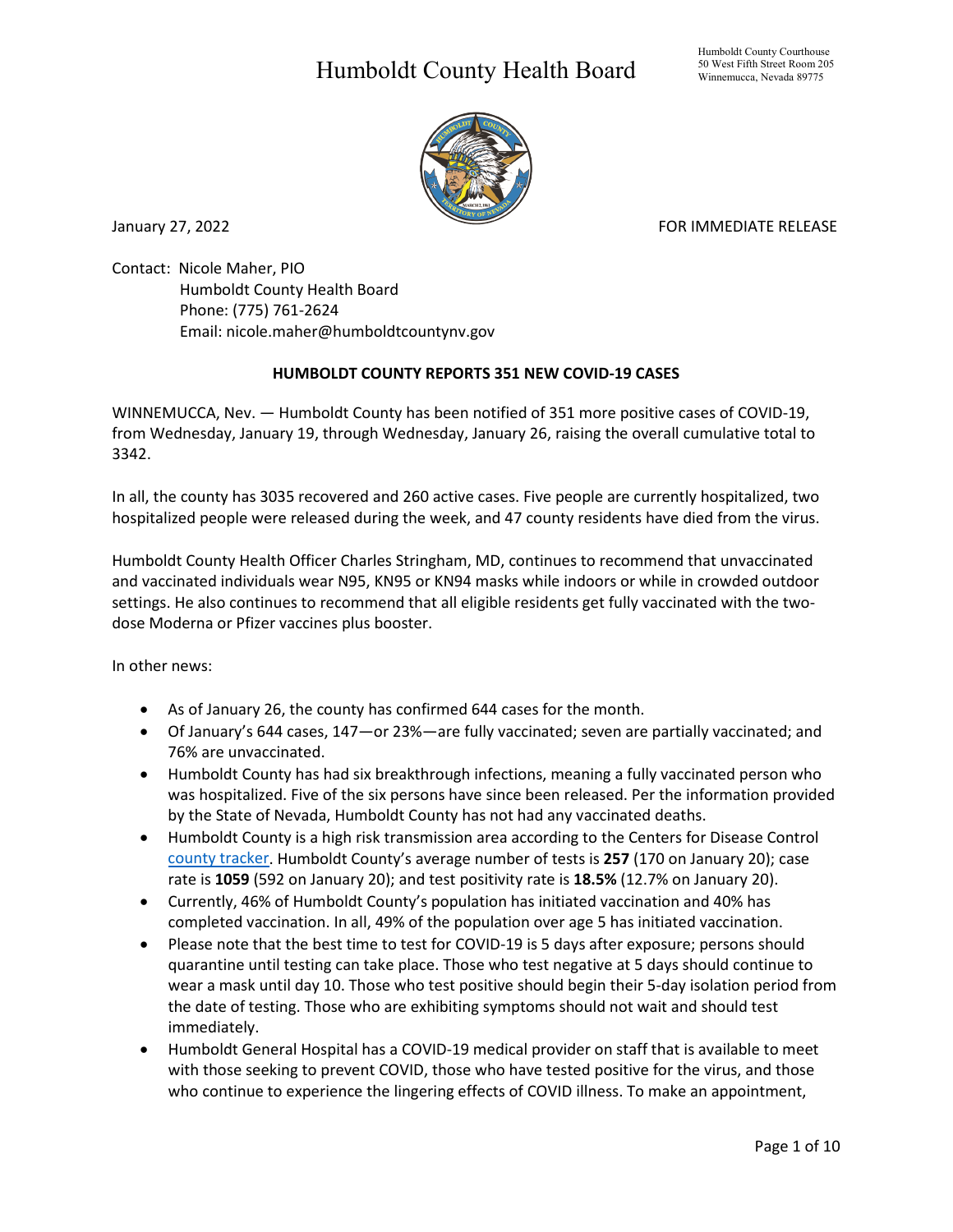please call (775) 623-5222, ext. 1379. The clinic is located at 51 E. Haskell Street in the building adjacent to the drive-through COVID-19 screening clinic.

- Pfizer vaccines for 5- to 11-year-old children have been approved and are now available through Humboldt County Community Health. Please call (775) 623-6575 to make an appointment.
- Booster doses of the COVID-19 vaccine are now available for all populations age 12 and older. Recipients of the two-dose Moderna and Pfizer vaccines should receive a booster six months or five months (respectively) following their second shot; recipients of the single-dose Johnson & Johnson vaccine should receive a booster two months following their vaccination.

| Case # | <b>Gender</b> | <b>Age Range</b> | <b>Contact</b>      | <b>Status</b>  |
|--------|---------------|------------------|---------------------|----------------|
| 2992   | Woman         | 50s              | Under investigation | Recovered      |
| 2993   | Woman         | 40s              | Under investigation | Recovered      |
| 2994   | Woman         | 40s              | Under investigation | Self-isolating |
| 2995   | Man           | 60s              | Under investigation | Self-isolating |
| 2996   | Woman         | 50s              | Under investigation | Recovered      |
| 2997   | Man           | 40s              | Under investigation | Recovered      |
| 2998   | Female        | Teen             | Under investigation | Self-isolating |
| 2999   | Female        | Child            | Under investigation | Self-isolating |
| 3000   | Woman         | 20s              | Under investigation | Self-isolating |
| 3001   | Woman         | 60s              | Under investigation | Self-isolating |
| 3002   | Female        | Teen             | Under investigation | Recovered      |
| 3003   | Woman         | 30 <sub>s</sub>  | Under investigation | Recovered      |
| 3004   | Woman         | 20s              | Under investigation | Recovered      |
| 3005   | Man           | 50s              | Under investigation | Recovered      |
| 3006   | Woman         | 30 <sub>s</sub>  | Under investigation | Recovered      |
| 3007   | Woman         | 20s              | Under investigation | Recovered      |
| 3008   | Male          | Child            | Under investigation | Self-isolating |
| 3009   | Woman         | 30s              | Under investigation | Recovered      |
| 3010   | Man           | 30 <sub>s</sub>  | Under investigation | Recovered      |
| 3011   | Man           | 20s              | Under investigation | Recovered      |
| 3012   | Female        | Child            | Under investigation | Recovered      |
| 3013   | Female        | Teen             | Under investigation | Recovered      |
| 3014   | Woman         | 30 <sub>s</sub>  | Under investigation | Recovered      |
| 3015   | Female        | Teen             | Under investigation | Recovered      |
| 3016   | Woman         | 30 <sub>s</sub>  | Under investigation | Self-isolating |
| 3017   | Man           | 70s              | Under investigation | Recovered      |
| 3018   | Woman         | 20s              | Under investigation | Recovered      |
| 3019   | Woman         | 30 <sub>s</sub>  | Under investigation | Recovered      |
| 3020   | Man           | 30s              | Under investigation | Recovered      |
| 3021   | Woman         | 30 <sub>s</sub>  | Under investigation | Recovered      |
| 3022   | Man           | 60s              | Under investigation | Recovered      |
| 3023   | Man           | 20s              | Under investigation | Recovered      |
| 3024   | Man           | 30s              | Under investigation | Recovered      |
| 3025   | Woman         | 30 <sub>s</sub>  | Under investigation | Self-isolating |

Brief summary information of Humboldt County's latest cases follows: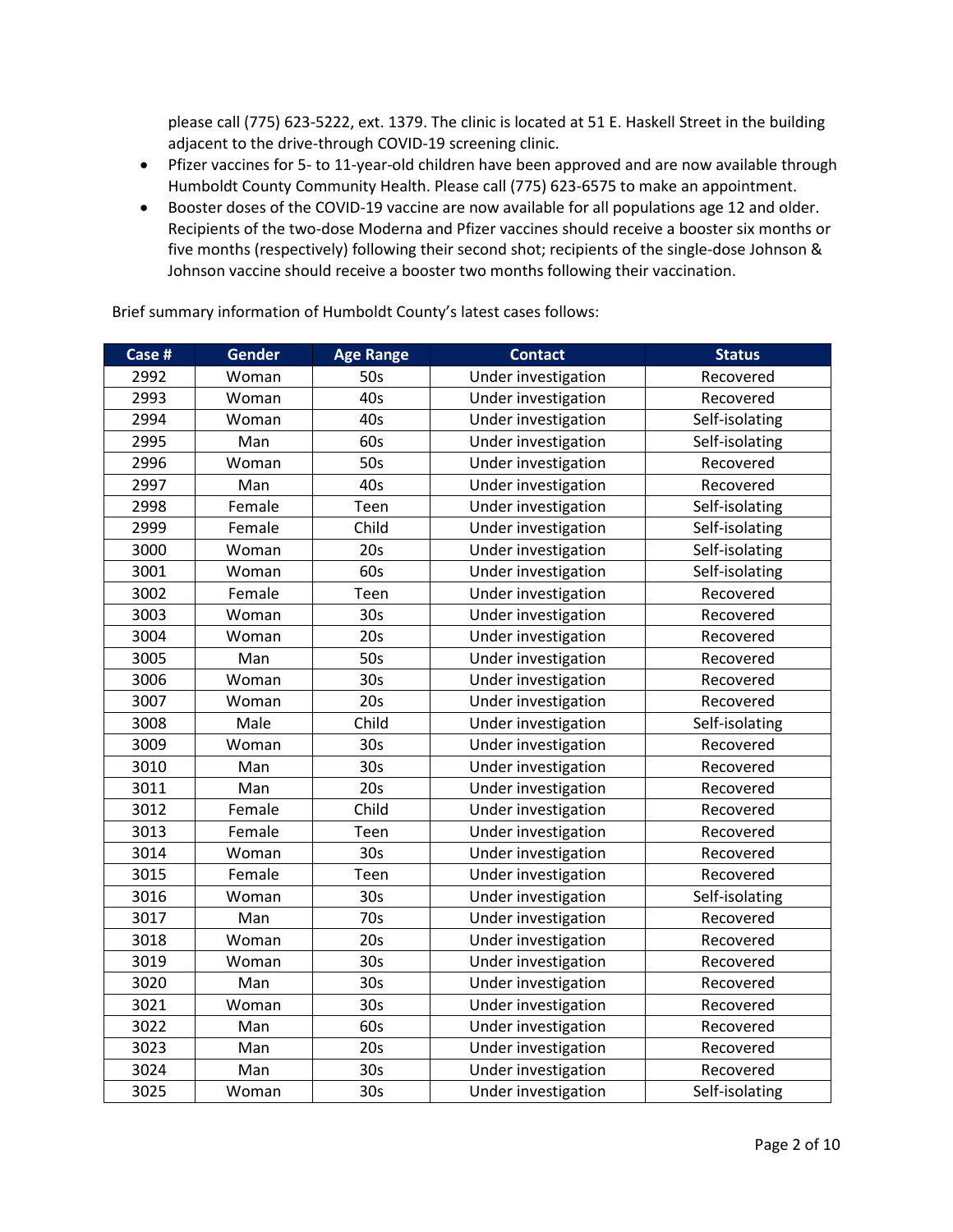| Case # | Gender | <b>Age Range</b> | <b>Contact</b>      | <b>Status</b>  |
|--------|--------|------------------|---------------------|----------------|
| 3026   | Man    | 30s              | Under investigation | Recovered      |
| 3027   | Female | Teen             | Under investigation | Recovered      |
| 3028   | Female | Child            | Under investigation | Recovered      |
| 3029   | Woman  | 40s              | Under investigation | Self-isolating |
| 3030   | Man    | 30 <sub>s</sub>  | Under investigation | Recovered      |
| 3031   | Woman  | 60s              | Under investigation | Recovered      |
| 3032   | Female | Child            | Under investigation | Recovered      |
| 3033   | Woman  | 40s              | Under investigation | Recovered      |
| 3034   | Man    | 60s              | Under investigation | Self-isolating |
| 3035   | Man    | 30 <sub>s</sub>  | Under investigation | Recovered      |
| 3036   | Woman  | 40s              | Under investigation | Self-isolating |
| 3037   | Man    | 20s              | Under investigation | Recovered      |
| 3038   | Man    | 60s              | Under investigation | Recovered      |
| 3039   | Man    | 60s              | Under investigation | Recovered      |
| 3040   | Male   | Teen             | Under investigation | Recovered      |
| 3041   | Woman  | 30 <sub>s</sub>  | Under investigation | Recovered      |
| 3042   | Man    | 40s              | Under investigation | Self-isolating |
| 3043   | Woman  | 30s              | Under investigation | Recovered      |
| 3044   | Woman  | 60s              | Under investigation | Recovered      |
| 3045   | Woman  | 40s              | Under investigation | Self-isolating |
| 3046   | Male   | Teen             | Under investigation | Recovered      |
| 3047   | Man    | 20s              | Under investigation | Recovered      |
| 3048   | Female | Teen             | Under investigation | Recovered      |
| 3049   | Woman  | 30s              | Under investigation | Recovered      |
| 3050   | Male   | Child            | Under investigation | Recovered      |
| 3051   | Male   | Child            | Under investigation | Recovered      |
| 3052   | Male   | Child            | Under investigation | Recovered      |
| 3053   | Male   | Child            | Under investigation | Recovered      |
| 3054   | Man    | 50s              | Under investigation | Self-isolating |
| 3055   | Man    | 60s              | Under investigation | Recovered      |
| 3056   | Female | Teen             | Under investigation | Recovered      |
| 3057   | Male   | Child            | Under investigation | Self-isolating |
| 3058   | Man    | 50s              | Under investigation | Recovered      |
| 3059   | Male   | Teen             | Under investigation | Recovered      |
| 3060   | Man    | 20s              | Under investigation | Recovered      |
| 3061   | Man    | 60s              | Under investigation | Recovered      |
| 3062   | Female | Child            | Under investigation | Self-isolating |
| 3063   | Man    | 40s              | Under investigation | Self-isolating |
| 3064   | Woman  | 40s              | Under investigation | Self-isolating |
| 3065   | Woman  | 50s              | Under investigation | Self-isolating |
| 3066   | Man    | 20s              | Under investigation | Self-isolating |
| 3067   | Woman  | 30 <sub>s</sub>  | Under investigation | Self-isolating |
| 3068   | Woman  | 50s              | Under investigation | Self-isolating |
| 3069   | Woman  | 90s              | Under investigation | Self-isolating |
| 3070   | Woman  | 30 <sub>s</sub>  | Under investigation | Self-isolating |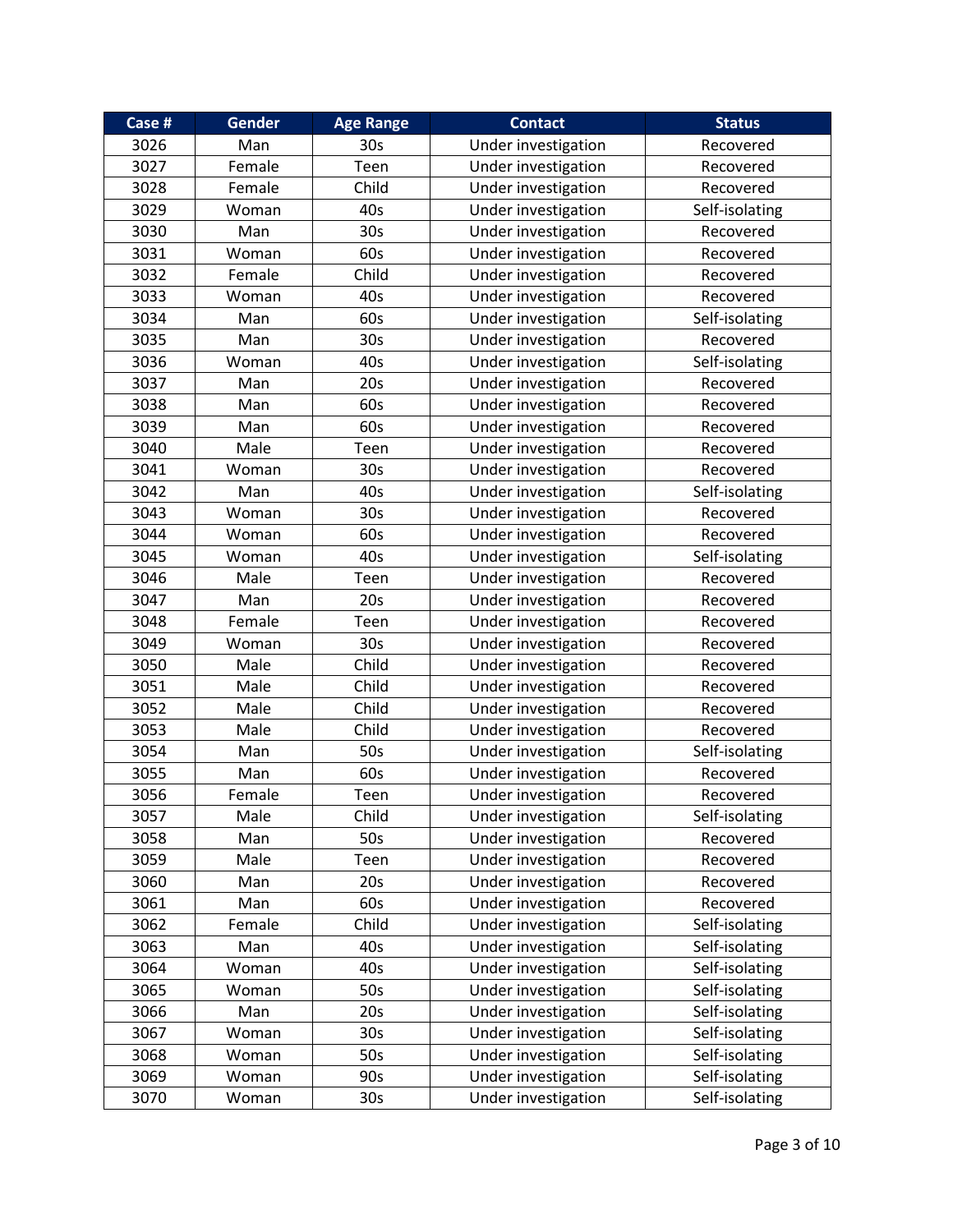| Case # | Gender | <b>Age Range</b> | <b>Contact</b>      | <b>Status</b>  |
|--------|--------|------------------|---------------------|----------------|
| 3071   | Woman  | 70s              | Under investigation | Recovered      |
| 3072   | Woman  | 20s              | Under investigation | Recovered      |
| 3073   | Female | Teen             | Under investigation | Self-isolating |
| 3074   | Woman  | 30s              | Under investigation | Self-isolating |
| 3075   | Woman  | 60s              | Under investigation | Self-isolating |
| 3076   | Woman  | 20s              | Under investigation | Self-isolating |
| 3077   | Man    | 20s              | Under investigation | Recovered      |
| 3078   | Woman  | 20s              | Under investigation | Self-isolating |
| 3079   | Male   | Child            | Under investigation | Self-isolating |
| 3080   | Woman  | 40s              | Under investigation | Self-isolating |
| 3081   | Man    | 50s              | Under investigation | Self-isolating |
| 3082   | Woman  | 50s              | Under investigation | Self-isolating |
| 3083   | Male   | Teen             | Under investigation | Self-isolating |
| 3084   | Woman  | 20s              | Under investigation | Self-isolating |
| 3085   | Woman  | 20s              | Under investigation | Self-isolating |
| 3086   | Woman  | 40s              | Under investigation | Self-isolating |
| 3087   | Woman  | 20s              | Under investigation | Self-isolating |
| 3088   | Male   | Child            | Under investigation | Self-isolating |
| 3089   | Female | Child            | Under investigation | Self-isolating |
| 3090   | Female | Child            | Under investigation | Self-isolating |
| 3091   | Man    | 30s              | Under investigation | Self-isolating |
| 3092   | Woman  | 30 <sub>s</sub>  | Under investigation | Self-isolating |
| 3093   | Man    | 60s              | Under investigation | Self-isolating |
| 3094   | Woman  | 40s              | Under investigation | Self-isolating |
| 3095   | Man    | 30s              | Under investigation | Self-isolating |
| 3096   | Man    | 60s              | Under investigation | Self-isolating |
| 3097   | Woman  | 30s              | Under investigation | Self-isolating |
| 3098   | Man    | 20s              | Under investigation | Self-isolating |
| 3099   | Woman  | 40s              | Under investigation | Self-isolating |
| 3100   | Female | Child            | Under investigation | Self-isolating |
| 3101   | Female | Child            | Under investigation | Self-isolating |
| 3102   | Man    | 40s              | Under investigation | Self-isolating |
| 3103   | Woman  | 30 <sub>s</sub>  | Under investigation | Recovered      |
| 3104   | Male   | Teen             | Under investigation | Recovered      |
| 3105   | Woman  | 20s              | Under investigation | Self-isolating |
| 3106   | Man    | 30 <sub>s</sub>  | Under investigation | Self-isolating |
| 3107   | Woman  | 50s              | Under investigation | Self-isolating |
| 3108   | Woman  | 60s              | Under investigation | Self-isolating |
| 3109   | Woman  | 40s              | Under investigation | Self-isolating |
| 3110   | Man    | 30 <sub>s</sub>  | Under investigation | Self-isolating |
| 3111   | Male   | Teen             | Under investigation | Recovered      |
| 3112   | Woman  | 30 <sub>s</sub>  | Under investigation | Self-isolating |
| 3113   | Woman  | 70s              | Under investigation | Recovered      |
| 3114   | Man    | 50s              | Under investigation | Self-isolating |
| 3115   | Woman  | 40s              | Under investigation | Recovered      |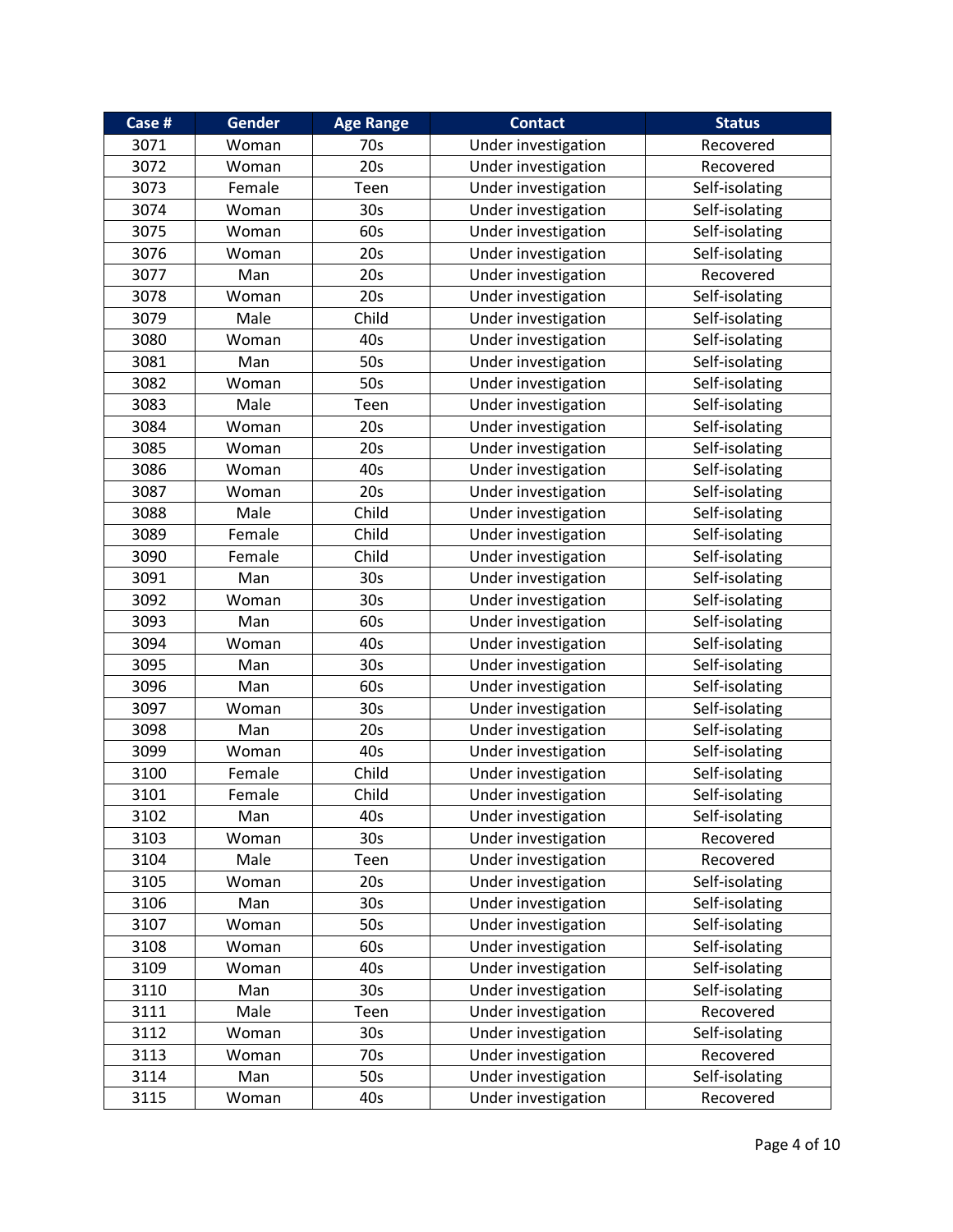| Case # | <b>Gender</b> | <b>Age Range</b> | <b>Contact</b>      | <b>Status</b>  |
|--------|---------------|------------------|---------------------|----------------|
| 3116   | Woman         | 20s              | Under investigation | Recovered      |
| 3117   | Woman         | 30s              | Under investigation | Self-isolating |
| 3118   | Female        | Teen             | Under investigation | Self-isolating |
| 3119   | Man           | 40s              | Under investigation | Recovered      |
| 3120   | Female        | Teen             | Under investigation | Recovered      |
| 3121   | Woman         | 90s              | Under investigation | Self-isolating |
| 3122   | Woman         | 60s              | Under investigation | Recovered      |
| 3123   | Man           | 80s              | Under investigation | Self-isolating |
| 3124   | Man           | 80s              | Under investigation | Recovered      |
| 3125   | Woman         | 30 <sub>s</sub>  | Under investigation | Self-isolating |
| 3126   | Woman         | 50s              | Under investigation | Recovered      |
| 3127   | Female        | Teen             | Under investigation | Recovered      |
| 3128   | Woman         | 40s              | Under investigation | Recovered      |
| 3129   | Man           | 40s              | Under investigation | Recovered      |
| 3130   | Woman         | 20s              | Under investigation | Recovered      |
| 3131   | Male          | Teen             | Under investigation | Recovered      |
| 3132   | Man           | 20s              | Under investigation | Recovered      |
| 3133   | Woman         | 50s              | Under investigation | Recovered      |
| 3134   | Male          | Child            | Under investigation | Recovered      |
| 3135   | Woman         | 60s              | Under investigation | Recovered      |
| 3136   | Man           | 60s              | Under investigation | Recovered      |
| 3137   | Man           | 60s              | Under investigation | Recovered      |
| 3138   | Woman         | 20s              | Under investigation | Recovered      |
| 3139   | Female        | Teen             | Under investigation | Recovered      |
| 3140   | Man           | 60s              | Under investigation | Recovered      |
| 3141   | Woman         | 50s              | Under investigation | Self-isolating |
| 3142   | Man           | 20s              | Under investigation | Recovered      |
| 3143   | Female        | Child            | Under investigation | Recovered      |
| 3144   | Woman         | 20s              | Under investigation | Recovered      |
| 3145   | Female        | Teen             | Under investigation | Recovered      |
| 3146   | Female        | Child            | Under investigation | Recovered      |
| 3147   | Woman         | 20s              | Under investigation | Recovered      |
| 3148   | Woman         | 30s              | Under investigation | Recovered      |
| 3149   | Woman         | 50s              | Under investigation | Recovered      |
| 3150   | Woman         | 50s              | Under investigation | Recovered      |
| 3151   | Woman         | 30s              | Under investigation | Recovered      |
| 3152   | Man           | 30 <sub>s</sub>  | Under investigation | Recovered      |
| 3153   | Woman         | 30 <sub>s</sub>  | Under investigation | Recovered      |
| 3154   | Woman         | 80s              | Under investigation | Self-isolating |
| 3155   | Man           | 30s              | Under investigation | Recovered      |
| 3156   | Woman         | 50s              | Under investigation | Self-isolating |
| 3157   | Female        | Child            | Under investigation | Recovered      |
| 3158   | Man           | 20s              | Under investigation | Recovered      |
| 3159   | Woman         | 40s              | Under investigation | Self-isolating |
| 3160   | Female        | Child            | Under investigation | Self-isolating |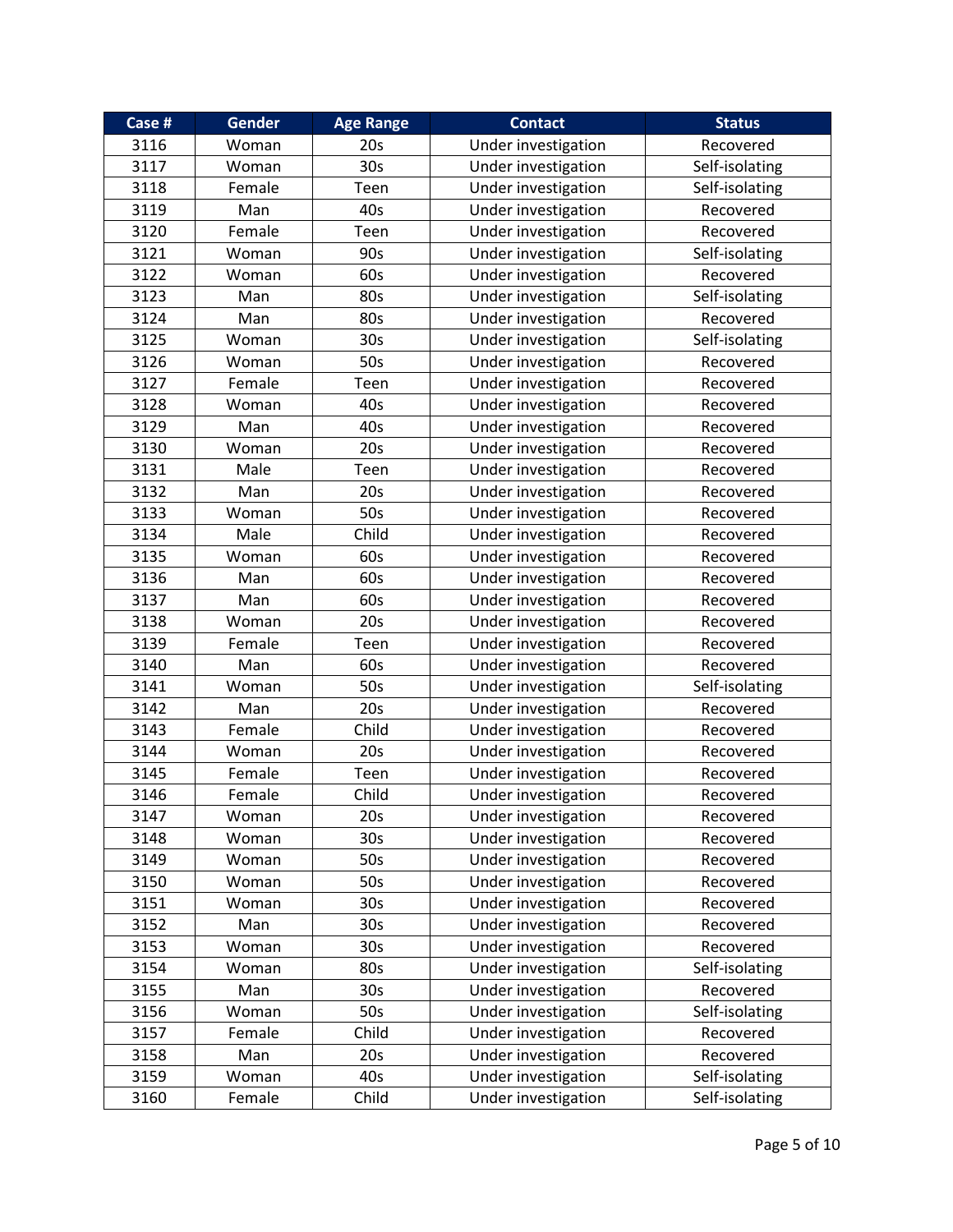| Case # | Gender | <b>Age Range</b> | <b>Contact</b>      | <b>Status</b>  |
|--------|--------|------------------|---------------------|----------------|
| 3161   | Man    | 50s              | Under investigation | Recovered      |
| 3162   | Woman  | 20s              | Under investigation | Recovered      |
| 3163   | Man    | 30s              | Under investigation | Recovered      |
| 3164   | Man    | 30 <sub>s</sub>  | Under investigation | Self-isolating |
| 3165   | Woman  | 20s              | Under investigation | Recovered      |
| 3166   | Woman  | 30s              | Under investigation | Recovered      |
| 3167   | Man    | 20s              | Under investigation | Self-isolating |
| 3168   | Woman  | 30s              | Under investigation | Recovered      |
| 3169   | Woman  | 20s              | Under investigation | Recovered      |
| 3170   | Man    | 30 <sub>s</sub>  | Under investigation | Recovered      |
| 3171   | Woman  | 50s              | Under investigation | Recovered      |
| 3172   | Woman  | 30s              | Under investigation | Recovered      |
| 3173   | Woman  | 20s              | Under investigation | Recovered      |
| 3174   | Woman  | 40s              | Under investigation | Self-isolating |
| 3175   | Male   | Teen             | Under investigation | Recovered      |
| 3176   | Woman  | 20s              | Under investigation | Recovered      |
| 3177   | Woman  | 20s              | Under investigation | Self-isolating |
| 3178   | Man    | 20s              | Under investigation | Recovered      |
| 3179   | Woman  | 20s              | Under investigation | Recovered      |
| 3180   | Man    | 30s              | Under investigation | Self-isolating |
| 3181   | Woman  | 30s              | Under investigation | Self-isolating |
| 3182   | Woman  | 60s              | Under investigation | Self-isolating |
| 3183   | Woman  | 20s              | Under investigation | Self-isolating |
| 3184   | Man    | 50s              | Under investigation | Self-isolating |
| 3185   | Woman  | 20s              | Under investigation | Recovered      |
| 3186   | Woman  | 40s              | Under investigation | Recovered      |
| 3187   | Woman  | 50s              | Under investigation | Self-isolating |
| 3188   | Woman  | 60s              | Under investigation | Recovered      |
| 3189   | Woman  | 20s              | Under investigation | Self-isolating |
| 3190   | Woman  | 50s              | Under investigation | Self-isolating |
| 3191   | Female | Teen             | Under investigation | Recovered      |
| 3192   | Woman  | 60s              | Under investigation | Recovered      |
| 3193   | Man    | 30s              | Under investigation | Recovered      |
| 3194   | Woman  | 40s              | Under investigation | Self-isolating |
| 3195   | Woman  | 60s              | Under investigation | Self-isolating |
| 3196   | Woman  | 40s              | Under investigation | Self-isolating |
| 3197   | Woman  | 60s              | Under investigation | Self-isolating |
| 3198   | Female | Child            | Under investigation | Self-isolating |
| 3199   | Man    | 20s              | Under investigation | Self-isolating |
| 3199   | Man    | 20s              | Under investigation | Recovered      |
| 3200   | Male   | Teen             | Under investigation | Self-isolating |
| 3201   | Man    | 40s              | Under investigation | Recovered      |
| 3202   | Male   | Teen             | Under investigation | Recovered      |
| 3203   | Woman  | 70s              | Under investigation | Recovered      |
| 3204   | Man    | 80s              | Under investigation | Recovered      |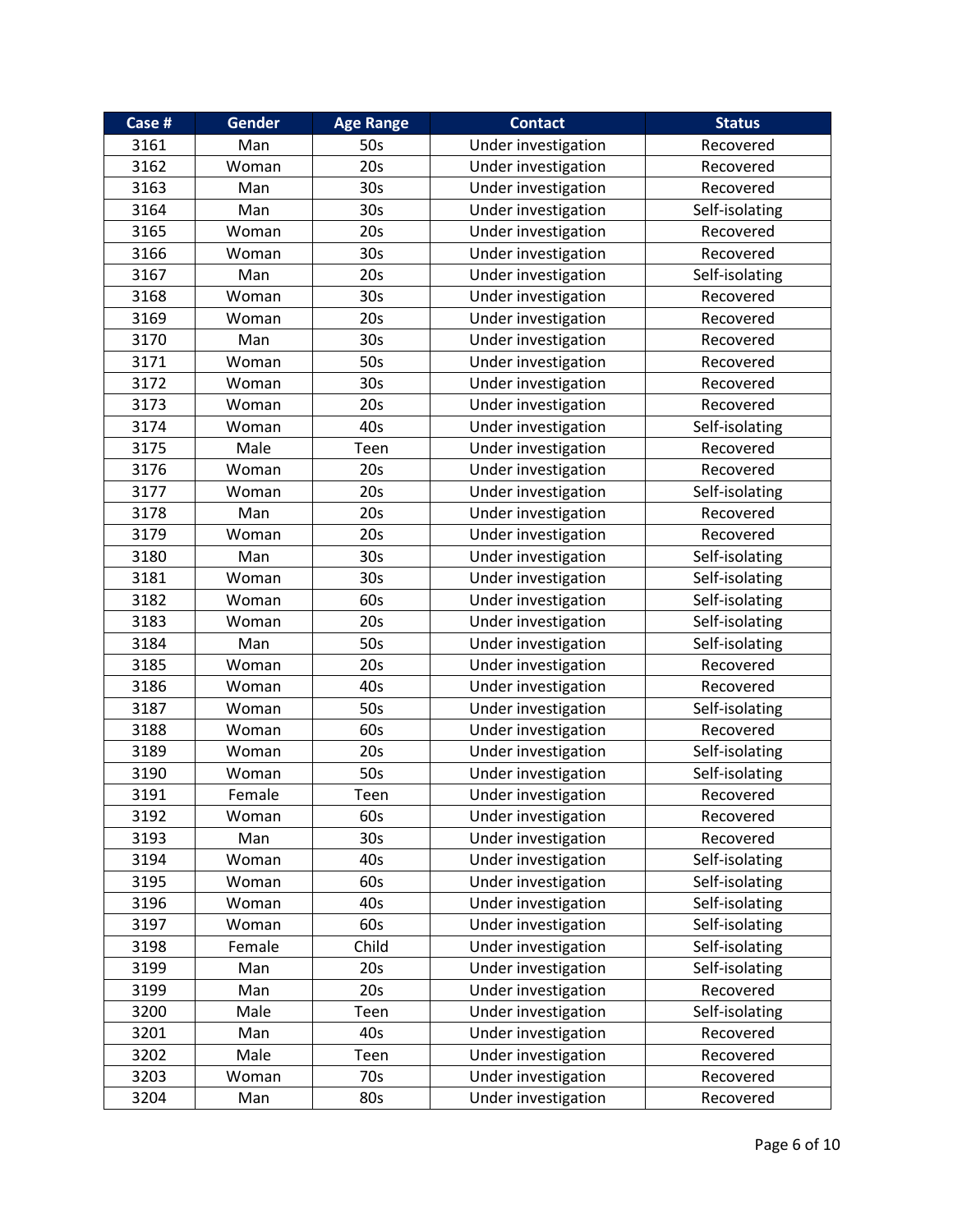| Case # | Gender | <b>Age Range</b> | <b>Contact</b>      | <b>Status</b>               |
|--------|--------|------------------|---------------------|-----------------------------|
| 3205   | Man    | 40s              | Under investigation | Self-isolating              |
| 3206   | Man    | 20s              | Under investigation | Self-isolating              |
| 3207   | Man    | 60s              | Under investigation | Self-isolating              |
| 3208   | Woman  | 30s              | Under investigation | Recovered                   |
| 3209   | Woman  | 60s              | Under investigation | Recovered                   |
| 3210   | Woman  | 30s              | Under investigation | Recovered                   |
| 3211   | Man    | 20s              | Under investigation | Recovered                   |
| 3212   | Woman  | 60s              | Under investigation | Recovered                   |
| 3213   | Man    | 60s              | Under investigation | Recovered                   |
| 3214   | Woman  | 70s              | Under investigation | Recovered                   |
| 3215   | Man    | 30s              | Under investigation | Self-isolating              |
| 3216   | Female | Teen             | Under investigation | Self-isolating              |
| 3217   | Man    | 30 <sub>s</sub>  | Under investigation | Self-isolating              |
| 3218   | Man    | 20s              | Under investigation | Recovered                   |
| 3219   | Man    | 50s              | Under investigation | Self-isolating              |
| 3220   | Male   | Teen             | Under investigation | Recovered                   |
| 3221   | Female | Teen             | Under investigation | Recovered                   |
| 3222   | Woman  | 70s              | Under investigation | Recovered                   |
| 3223   | Man    | 40s              | Under investigation | Self-isolating              |
| 3224   | Woman  | 40s              | Under investigation | Self-isolating              |
| 3225   | Man    | 40s              | Under investigation | Self-isolating              |
| 3226   | Female | Teen             | Under investigation | Self-isolating              |
| 3227   | Woman  | 30 <sub>s</sub>  | Under investigation | Self-isolating              |
| 3228   | Woman  | 20s              | Under investigation | Self-isolating              |
| 3229   | Woman  | 50s              | Under investigation | Self-isolating              |
| 3230   | Woman  | 30 <sub>s</sub>  | Under investigation | Self-isolating              |
| 3231   | Woman  | 40s              | Under investigation | Self-isolating              |
| 3232   | Woman  | 50s              | Under investigation | Self-isolating              |
| 3233   | Woman  | 40s              | Under investigation | Self-isolating              |
| 3234   | Woman  | 30 <sub>s</sub>  | Under investigation | Self-isolating              |
| 3235   | Woman  | 30 <sub>s</sub>  | Under investigation | Self-isolating              |
| 3236   | Woman  | 20s              | Under investigation | Self-isolating              |
| 3237   | Man    | 60s              | Under investigation | <b>Past Hospitalization</b> |
| 3238   | Woman  | 30 <sub>s</sub>  | Under investigation | Self-isolating              |
| 3239   | Man    | 40s              | Under investigation | Self-isolating              |
| 3240   | Male   | Child            | Under investigation | Recovered                   |
| 3241   | Woman  | 50s              | Under investigation | Recovered                   |
| 3242   | Woman  | 50s              | Under investigation | Self-isolating              |
| 3243   | Female | Child            | Under investigation | Self-isolating              |
| 3244   | Man    | 30 <sub>s</sub>  | Under investigation | Self-isolating              |
| 3245   | Woman  | 20s              | Under investigation | Self-isolating              |
| 3246   | Woman  | 30 <sub>s</sub>  | Under investigation | Self-isolating              |
| 3247   | Woman  | 40s              | Under investigation | Self-isolating              |
| 3248   | Female | Child            | Under investigation | Self-isolating              |
| 3249   | Female | Child            | Under investigation | Self-isolating              |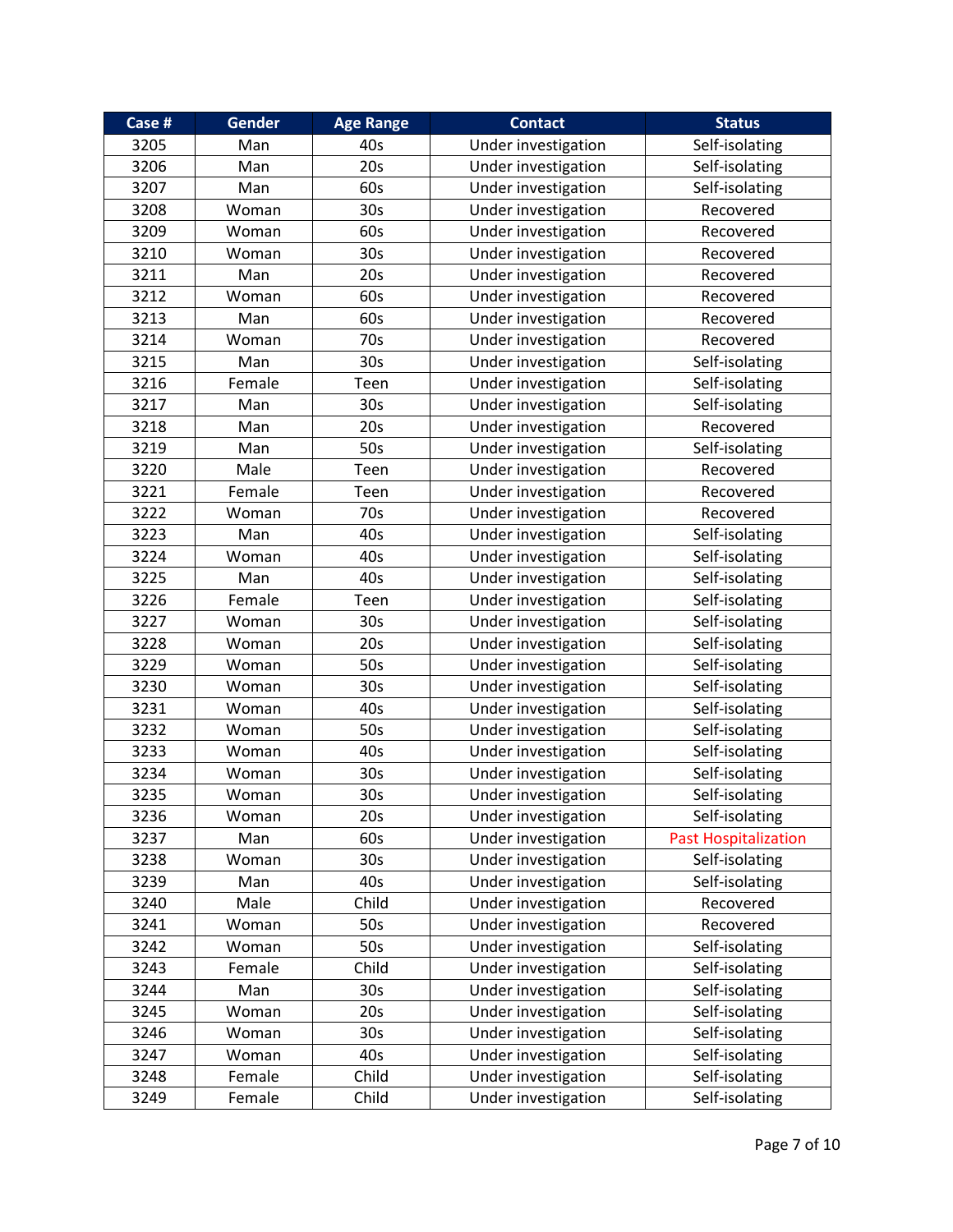| Case # | <b>Gender</b> | <b>Age Range</b> | <b>Contact</b>      | <b>Status</b>  |
|--------|---------------|------------------|---------------------|----------------|
| 3250   | Man           | 20s              | Under investigation | Self-isolating |
| 3251   | Male          | Teen             | Under investigation | Self-isolating |
| 3252   | Male          | Child            | Under investigation | Self-isolating |
| 3253   | Woman         | 20s              | Under investigation | Self-isolating |
| 3254   | Man           | 30 <sub>s</sub>  | Under investigation | Self-isolating |
| 3255   | Man           | 30s              | Under investigation | Self-isolating |
| 3256   | Female        | Child            | Under investigation | Self-isolating |
| 3257   | Man           | 30s              | Under investigation | Self-isolating |
| 3258   | Man           | 30 <sub>s</sub>  | Under investigation | Self-isolating |
| 3259   | Female        | Child            | Under investigation | Self-isolating |
| 3260   | Woman         | 30 <sub>s</sub>  | Under investigation | Self-isolating |
| 3261   | Female        | Child            | Under investigation | Self-isolating |
| 3262   | Female        | Child            | Under investigation | Self-isolating |
| 3263   | Man           | 20s              | Under investigation | Self-isolating |
| 3264   | Woman         | 40s              | Under investigation | Self-isolating |
| 3265   | Man           | 20s              | Under investigation | Self-isolating |
| 3266   | Woman         | 30s              | Under investigation | Self-isolating |
| 3267   | Woman         | 20s              | Under investigation | Self-isolating |
| 3268   | Man           | 40s              | Under investigation | Self-isolating |
| 3269   | Male          | Child            | Under investigation | Self-isolating |
| 3270   | Male          | Teen             | Under investigation | Self-isolating |
| 3271   | Woman         | 30s              | Under investigation | Self-isolating |
| 3272   | Female        | Teen             | Under investigation | Self-isolating |
| 3273   | Man           | 50s              | Under investigation | Self-isolating |
| 3274   | Man           | 50s              | Under investigation | Self-isolating |
| 3275   | Man           | 40s              | Under investigation | Self-isolating |
| 3276   | Woman         | 50s              | Under investigation | Self-isolating |
| 3277   | Man           | 30 <sub>s</sub>  | Under investigation | Self-isolating |
| 3278   | Woman         | 30s              | Under investigation | Self-isolating |
| 3279   | Man           | 30s              | Under investigation | Self-isolating |
| 3280   | Man           | 30 <sub>s</sub>  | Under investigation | Self-isolating |
| 3281   | Female        | Child            | Under investigation | Self-isolating |
| 3282   | Woman         | 30s              | Under investigation | Self-isolating |
| 3283   | Man           | 40s              | Under investigation | Self-isolating |
| 3284   | Man           | 20s              | Under investigation | Self-isolating |
| 3285   | Female        | Teen             | Under investigation | Self-isolating |
| 3286   | Woman         | 60s              | Under investigation | Self-isolating |
| 3287   | Male          | Teen             | Under investigation | Self-isolating |
| 3288   | Woman         | 50s              | Under investigation | Self-isolating |
| 3289   | Man           | 60s              | Under investigation | Self-isolating |
| 3290   | Female        | Teen             | Under investigation | Self-isolating |
| 3291   | Woman         | 50s              | Under investigation | Self-isolating |
| 3292   | Man           | 20s              | Under investigation | Self-isolating |
| 3293   | Man           | 50s              | Under investigation | Self-isolating |
| 3294   | Woman         | 30 <sub>s</sub>  | Under investigation | Self-isolating |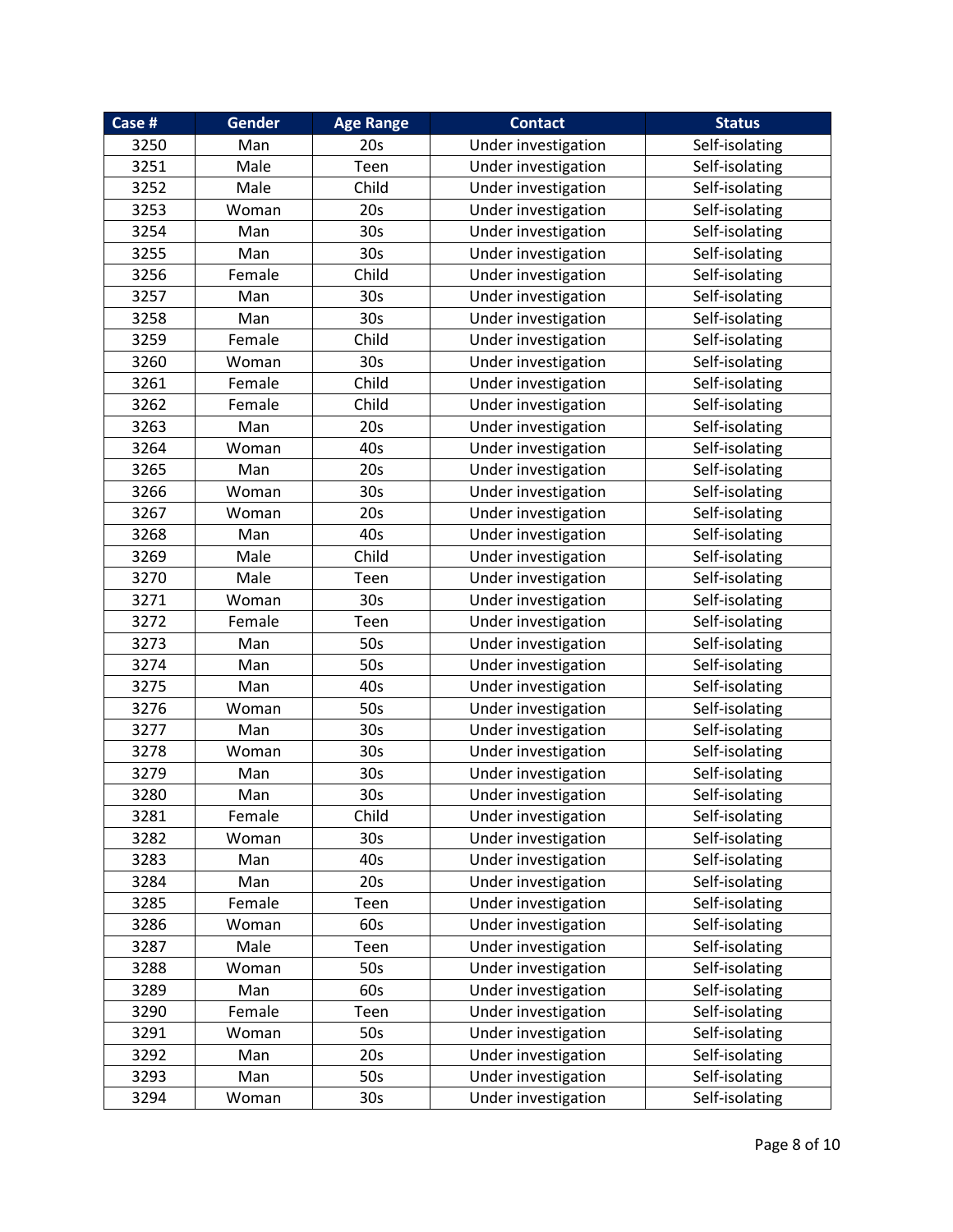| Case # | Gender | <b>Age Range</b> | <b>Contact</b>      | <b>Status</b>  |
|--------|--------|------------------|---------------------|----------------|
| 3295   | Woman  | 20s              | Under investigation | Self-isolating |
| 3296   | Woman  | 90s              | Under investigation | Self-isolating |
| 3297   | Man    | 70s              | Under investigation | Self-isolating |
| 3298   | Woman  | 80s              | Under investigation | Self-isolating |
| 3299   | Woman  | 80s              | Under investigation | Self-isolating |
| 3300   | Woman  | 20s              | Under investigation | Self-isolating |
| 3301   | Male   | Child            | Under investigation | Self-isolating |
| 3302   | Woman  | 30s              | Under investigation | Self-isolating |
| 3303   | Female | Teen             | Under investigation | Self-isolating |
| 3304   | Woman  | 60s              | Under investigation | Self-isolating |
| 3305   | Female | Teen             | Under investigation | Self-isolating |
| 3306   | Man    | 20s              | Under investigation | Self-isolating |
| 3307   | Male   | Child            | Under investigation | Self-isolating |
| 3308   | Female | Child            | Under investigation | Self-isolating |
| 3309   | Woman  | 30s              | Under investigation | Self-isolating |
| 3310   | Man    | 50s              | Under investigation | Self-isolating |
| 3311   | Woman  | 60s              | Under investigation | Self-isolating |
| 3312   | Male   | Teen             | Under investigation | Self-isolating |
| 3313   | Female | Child            | Under investigation | Self-isolating |
| 3314   | Man    | 60s              | Under investigation | Self-isolating |
| 3315   | Woman  | 20s              | Under investigation | Self-isolating |
| 3316   | Woman  | 30 <sub>s</sub>  | Under investigation | Self-isolating |
| 3317   | Woman  | 50s              | Under investigation | Self-isolating |
| 3318   | Woman  | 40s              | Under investigation | Self-isolating |
| 3319   | Man    | 40s              | Under investigation | Self-isolating |
| 3320   | Man    | 30 <sub>s</sub>  | Under investigation | Self-isolating |
| 3321   | Woman  | 30s              | Under investigation | Self-isolating |
| 3322   | Man    | 50s              | Under investigation | Self-isolating |
| 3323   | Man    | 60s              | Under investigation | Self-isolating |
| 3324   | Woman  | 50s              | Under investigation | Self-isolating |
| 3325   | Male   | Child            | Under investigation | Self-isolating |
| 3326   | Man    | 30 <sub>s</sub>  | Under investigation | Self-isolating |
| 3327   | Female | Child            | Under investigation | Self-isolating |
| 3328   | Woman  | 20s              | Under investigation | Self-isolating |
| 3329   | Woman  | 50s              | Under investigation | Self-isolating |
| 3330   | Woman  | 70s              | Under investigation | Self-isolating |
| 3331   | Woman  | 20s              | Under investigation | Self-isolating |
| 3332   | Man    | 50s              | Under investigation | Self-isolating |
| 3333   | Woman  | 30s              | Under investigation | Self-isolating |
| 3334   | Woman  | 40s              | Under investigation | Self-isolating |
| 3335   | Woman  | 60s              | Under investigation | Self-isolating |
| 3336   | Man    | 60s              | Under investigation | Self-isolating |
| 3337   | Woman  | 40s              | Under investigation | Self-isolating |
| 3338   | Woman  | 50s              | Under investigation | Self-isolating |
| 3339   | Woman  | 30 <sub>s</sub>  | Under investigation | Self-isolating |